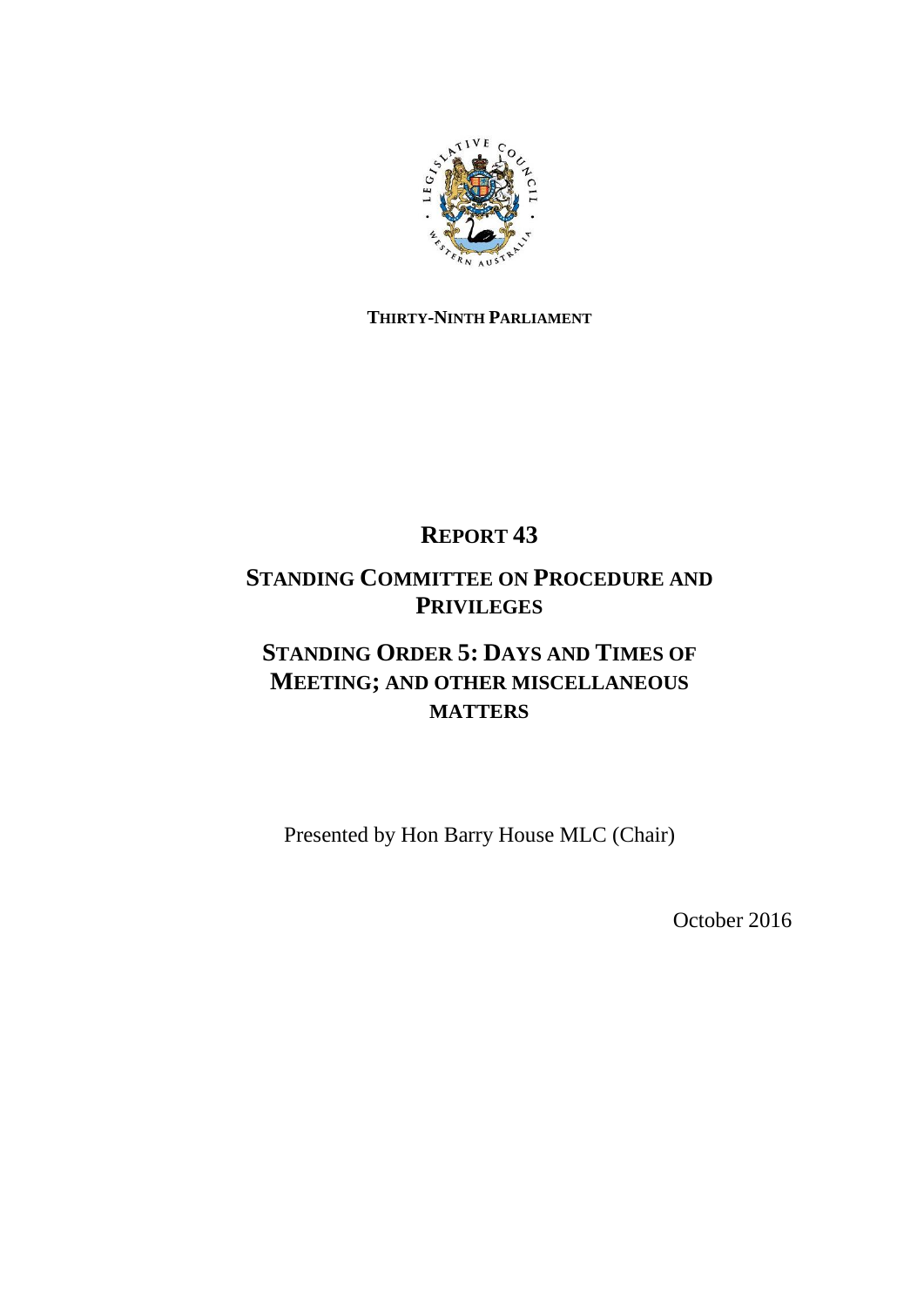## **STANDING COMMITTEE ON PROCEDURE AND PRIVILEGES**

## **Date first appointed: 24 May 2001**

### **Terms of Reference:**

The following is an extract from Schedule 1 of the Legislative Council Standing Orders:

## '**1. Procedure and Privileges Committee**

- 1.1 A *Procedure and Privileges Committee* is established.
- 1.2 The Committee consists of 5 Members, including the President and the Chair of Committees, and any Members co-opted by the Committee whether generally or in relation to a particular matter. The President is the Chair, and the Chair of Committees is the Deputy Chair, of the Committee.
- 1.3 With any necessary modifications, SO 163 applies to a co-opted Member.
- 1.4 The Committee is to keep under review the law and custom of Parliament, the rules of procedure of the Council and its Committees, and recommend to the Council such alterations in that law, custom, or rules that, in its opinion, will assist or improve the proper and orderly transaction of the business of the Council or its Committees.'

### **Members as at the time of this inquiry:**

| Hon Barry House MLC (Chair)                               | Hon Adele Farina MLC (Deputy Chair) |
|-----------------------------------------------------------|-------------------------------------|
| Hon Martin Aldridge MLC                                   | Hon Kate Doust MLC                  |
| Hon Nick Goiran MLC                                       |                                     |
| Staff as at the time of this inquiry:                     |                                     |
| Nigel Pratt (Clerk of the Legislative Council)            | Paul Grant (Deputy Clerk)           |
| Grant Hitchcock (Usher of the Black Rod)                  |                                     |
| <b>Address:</b>                                           |                                     |
| Parliament House, Perth WA 6000, Telephone (08) 9222 7222 |                                     |
| lcco@parliament.wa.gov.au                                 |                                     |
| Website: http://www.parliament.wa.gov.au                  |                                     |

## **ISBN 978-1-925149-90-6**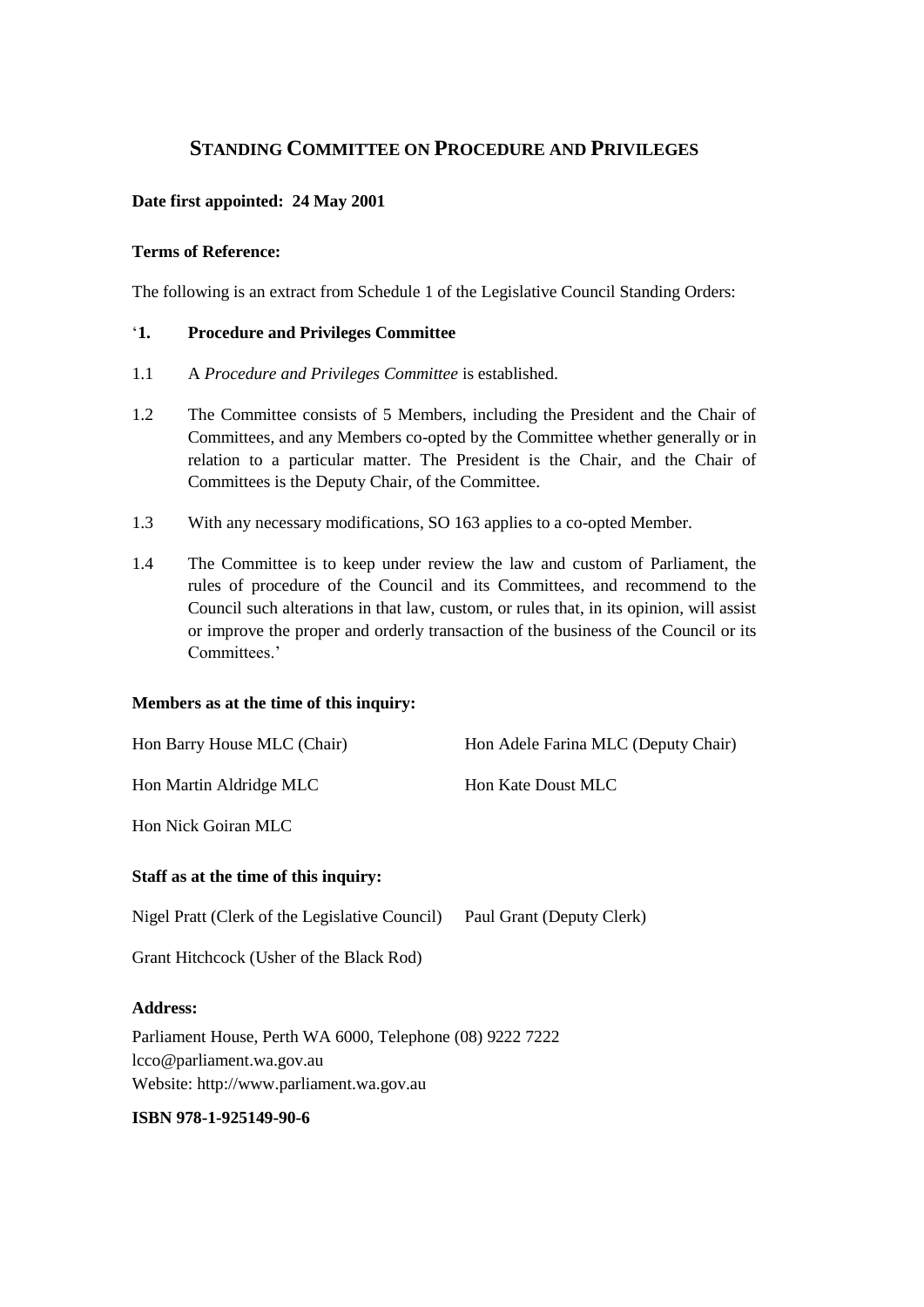## **CONTENTS**

| 1              |                                                                         |
|----------------|-------------------------------------------------------------------------|
| $\overline{2}$ |                                                                         |
| 3              |                                                                         |
|                |                                                                         |
|                |                                                                         |
| 4              | OUTSTANDING MATTERS FROM THE PROCEDURE AND PRIVILEGES COMMITTEE 5       |
|                |                                                                         |
|                | Report No. 39 — Reference from the House on 25 February 2015; Standing  |
|                | Order 97: Strangers in the Council; and Standing Order 181: Witnesses'  |
|                |                                                                         |
|                |                                                                         |
|                |                                                                         |
| 5              |                                                                         |
|                |                                                                         |
| 1              | ORDER OF BUSINESS ON A SITTING DAY (WITHOUT AFTERNOON TEA ON TUESDAY) 9 |
|                |                                                                         |
| 1              | ORDER OF BUSINESS ON A SITTING DAY (WITH AFTERNOON TEA ON TUESDAY) 11   |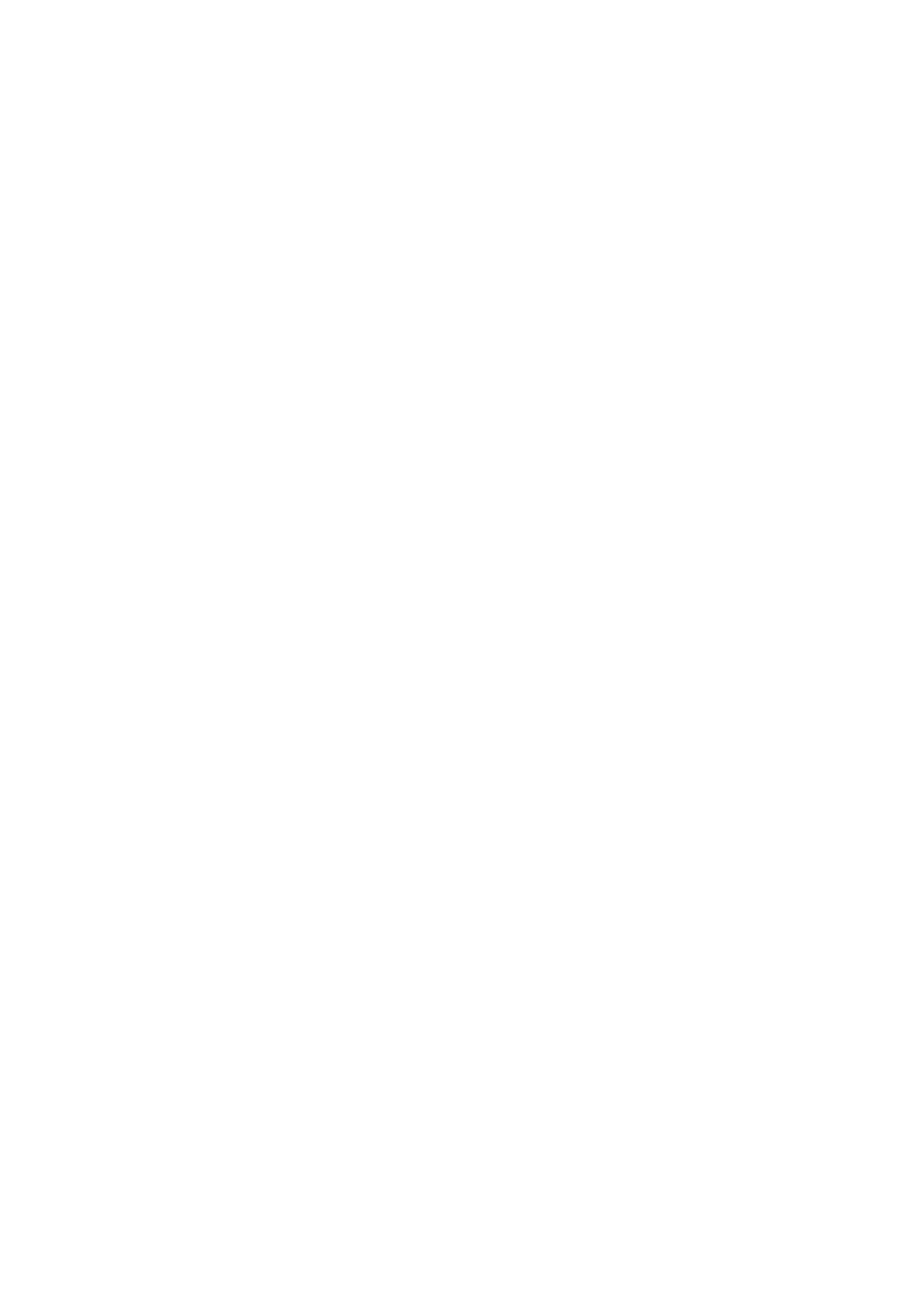## <span id="page-4-0"></span>**REPORT OF THE STANDING COMMITTEE ON PROCEDURE AND PRIVILEGES**

## **IN RELATION TO STANDING ORDER 5: DAYS AND TIMES OF MEETING; AND OTHER MISCELLANEOUS MATTERS**

## <span id="page-4-1"></span>**1 REFERENCE AND PROCEDURE**

- 1.1 On 21 June 2016 the Members of the Legislative Council were surveyed regarding the operation of the Temporary Orders since their adoption by the resolution of the House on 26 November 2014. The survey asked Members to provide a response indicating whether they supported the adoption of the Temporary Orders as permanent Standing Orders of the Legislative Council.
- 1.2 On Wednesday, 12 October 2015 the *Procedure and Privileges Committee* ("the PPC") considered the results arising from the returned surveys and other related matters. This report canvasses the PPC's deliberations and recommendations in relation to the *Adoption of Temporary Orders — Standing Order 5: Days and Times of Meeting; and other miscellaneous matters*.

## <span id="page-4-2"></span>**2 BACKGROUND TO THE REFERENCE**

- 2.1 The primary purpose of the Temporary Orders was to trial an alteration to the Order of Business to achieve an earlier adjournment time on Wednesday evenings without reducing the time available for particular items of business or the total weekly sitting time provided for under the Standing Orders. The alteration to the Order of Business in fact resulted in an additional five minutes of Government Business time during Orders of the Day.
- 2.2 The Temporary Orders were adopted by resolution of the House on 26 November 2014 to commence the trial of the earlier adjournment time on Wednesday evenings for the 2015 parliamentary sittings. Initially, the trial was set down for the first six month period for 2015 and was to expire on 3 July 2015. Prior to the expiration of this period, the Temporary Orders were further extended by resolution of the House on 18 June 2015, and again on 3 December 2015 with the orders to apply until and including 31 December 2016.

## <span id="page-4-3"></span>**3 TEMPORARY ORDERS SURVEY**

3.1 The PPC proposed the trial of the Temporary Orders for the purpose of providing a suitable method to review and evaluate the success or otherwise of the Temporary Orders and for the House to determine whether they should become a permanent feature of the Council's operation. The survey of the Members of the Legislative Council allowed the PPC to gauge their individual responses.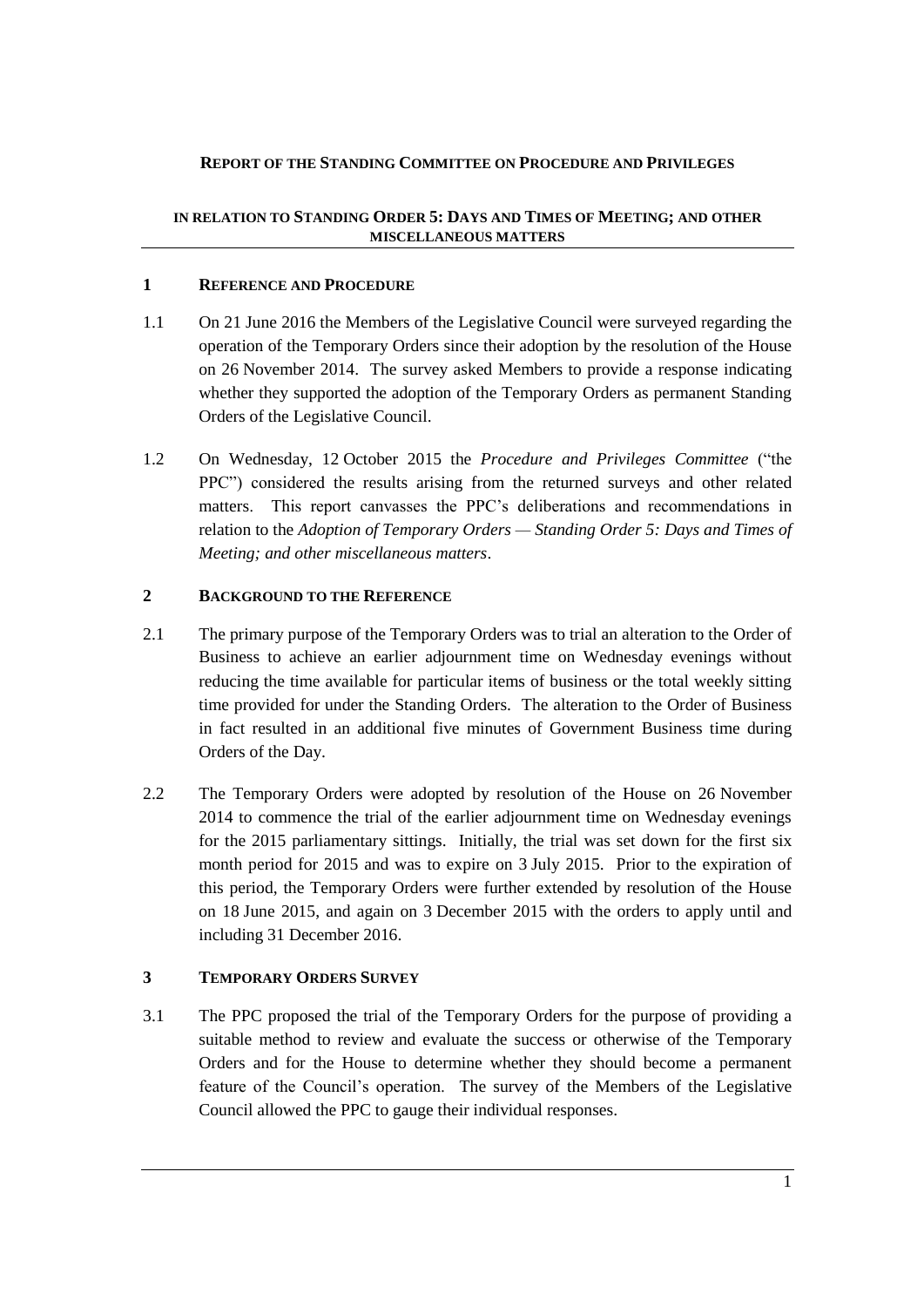#### <span id="page-5-0"></span>**Survey**

- 3.2 Between 21 and 30 June 2016, a total of 25 surveys (69%) were completed and returned by Members. Of the 25 surveys returned, 20 surveys (80%) indicated that Members agreed that the Temporary Orders should be adopted as permanent Standing Orders of the Legislative Council.
- 3.3 Five of the returned surveys (20%) had checked "no" in response to the question, however, follow-up conversations with these Members revealed that two of the five "no" responses did support the adoption of the Temporary Orders as Standing Orders, though a "no" response was provided due to other reasons. Other comments provided by Members who indicated "no" included:
	- the Member wished to reassess the Temporary Orders in 2017;
	- the Member supported the adoption of the Temporary Orders as Standing Orders but indicated "no" as the Member would prefer to incorporate an afternoon tea break on Tuesdays;
	- the Member supported the adoption of the Temporary Orders as Standing Orders but indicated "no" due to the speaking time-limits currently imposed on Consideration of Committee Reports; and
	- not enough time is provided on Wednesdays for Consideration of Committee Reports and Orders of the Day.
- 3.4 With regard to the speaking time-limits currently imposed on Consideration of Committee Reports, the PPC draws to the attention of the House that this concern will be addressed if Recommendation 2 in PPC Report No. 37 is agreed to.
- 3.5 In a previous analysis of the operation of the Temporary Orders, the PPC concluded that the temporary adjustments to the Order of Business successfully achieved an earlier adjournment time on Wednesday evenings without diminishing the total business time available to the House.<sup>1</sup> These adjustments to the Order of Business were achieved by Temporary Order 2 which gave effect to the alterations to paragraphs (1) to (3) of Standing Order 5: Days and Times of Meeting.
- 3.6 Having considered the survey results and the feedback from Members, the PPC is satisfied that the majority of Members support, at the very least, the alterations to the Order of Business that achieve the earlier Wednesday adjournment time at 7.00pm (Temporary Order 2).

1

<sup>1</sup> Legislative Council Standing Committee on Procedure and Privileges, Western Australia, *Report No. 37: Temporary Orders — 2016* (2015) 1.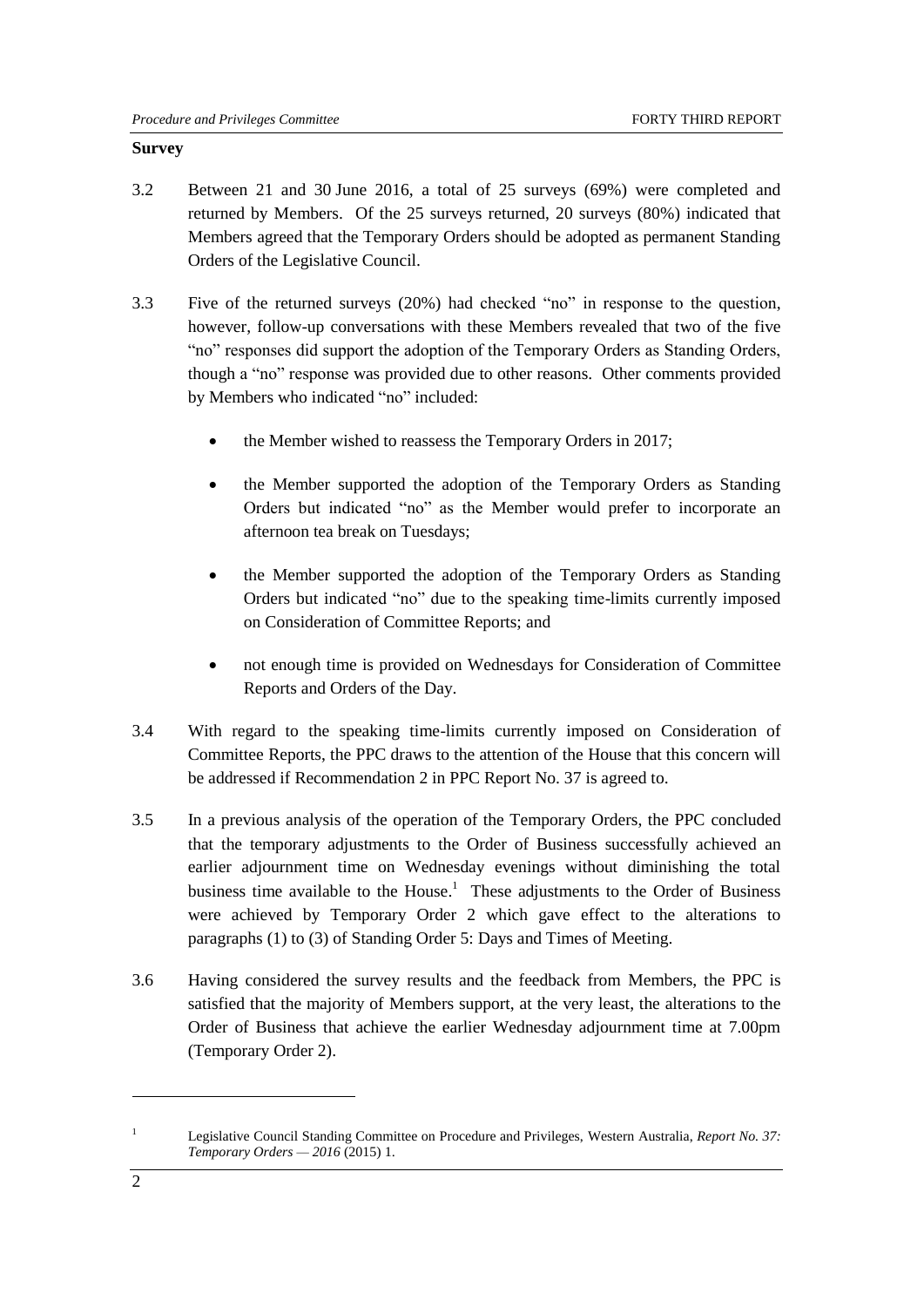- 3.7 Accordingly, the PPC recommends that the Legislative Council adopt Temporary Order 2 as a permanent Standing Order of the House. The adoption of this recommendation will result in the changes to the Order of Business represented and appended to this report in Appendix 1. **Recommendation 1A:** That **Standing Order 5** be amended as follows — To delete paragraphs (1) to (3) and insert — (1) Unless otherwise ordered and subject to Standing Order 6, the Council shall meet for business on the days and at the times as follows — Tuesday 2.00 pm Wednesday 1.00 pm Thursday 10.00 am (2) Unless otherwise ordered by the President, the proceedings of the Council shall be suspended on the days and at the times as follows — Tuesday 6.00 pm to 7.30 pm Wednesday 4.15 pm to 4.30 pm Thursday 1.00 pm to 2.00 pm 4.15 pm to 4.30 pm (3) Unless sooner adjourned or following business taken under (5), the Council stands adjourned at the following — Tuesday 10.25 pm Wednesday 7.00 pm Thursday 6.00 pm
- 3.8 If the House was minded to accommodate the feedback by the Member in the survey relating to an afternoon tea break on Tuesdays, the PPC recommends the following alternative to Recommendation 1A: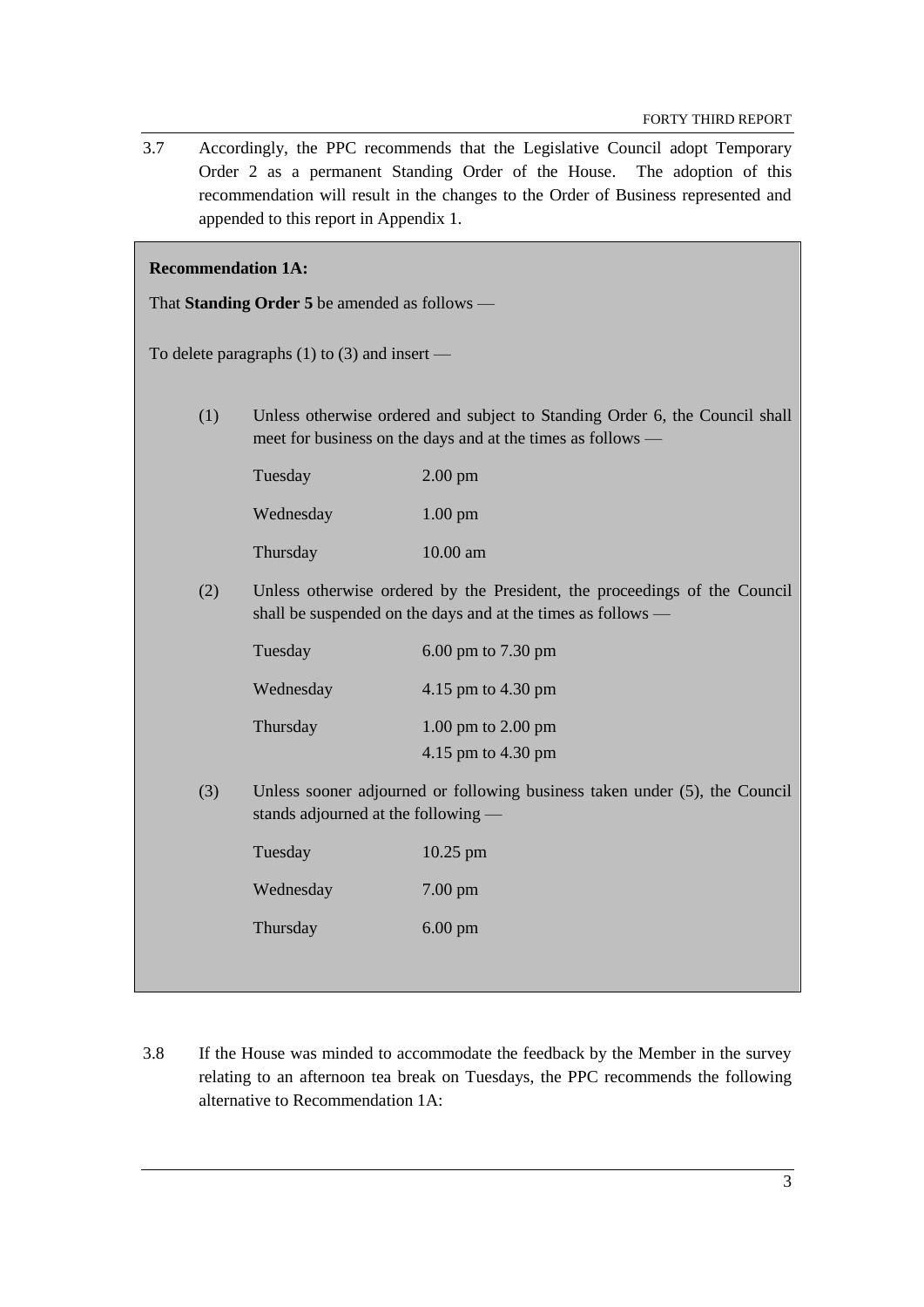#### **Alternative Recommendation 1B:**

That **Standing Order 5** be amended as follows —

To delete paragraphs (1) to (3) and insert —

(1) Unless otherwise ordered and subject to Standing Order 6, the Council shall meet for business on the days and at the times as follows —

| Tuesday   | $2.00 \text{ pm}$  |
|-----------|--------------------|
| Wednesday | $1.00 \text{ pm}$  |
| Thursday  | $10.00 \text{ am}$ |

(2) Unless otherwise ordered by the President, the proceedings of the Council shall be suspended on the days and at the times as follows —

| Tuesday   | 4.15 pm to 4.30pm<br>6.00 pm to 7.30 pm |
|-----------|-----------------------------------------|
| Wednesday | 4.15 pm to 4.30 pm                      |
| Thursday  | $1.00$ pm to $2.00$ pm                  |
|           | 4.15 pm to 4.30 pm                      |

(3) Unless sooner adjourned or following business taken under (5), the Council stands adjourned at the following —

| Tuesday   | $10.25$ pm        |  |
|-----------|-------------------|--|
| Wednesday | $7.00 \text{ pm}$ |  |
| Thursday  | $6.00 \text{ pm}$ |  |

3.9 The adoption of this recommendation will result in the changes to the Order of Business represented and appended in Appendix 2.

### <span id="page-7-0"></span>**Temporary Orders 3, 4 and 5**

3.10 During the review of the survey results the PPC considered whether the Members of the Legislative Council who indicated support for the adoption of the Temporary Orders as permanent Standing Orders of the House also supported the varied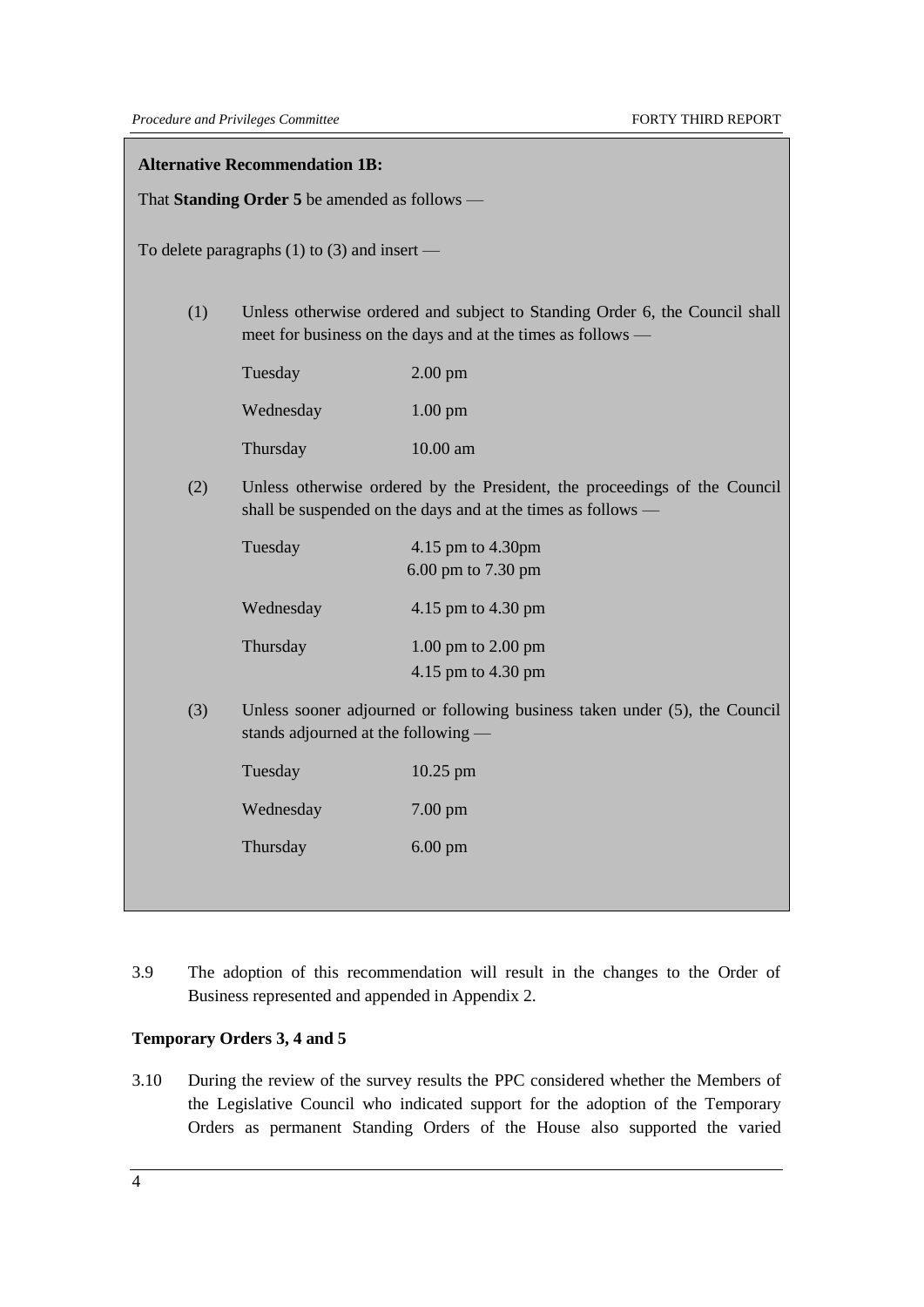arrangements set out by Temporary Orders 3, 4 and 5 regarding the consideration of committee reports.

- 3.11 Temporary Orders 3, 4 and 5 arose out of correspondence received by the President in October 2014 that raised concerns regarding the time limits imposed by Standing Order 21 for the consideration of committee reports.
- 3.12 While the support for these arrangements was not clear to the PPC from the results of the survey, the PPC is of the view that the current remaining temporary orders regime should continue in operation until and including Friday, 1 September 2017 to provide certainty to the House.
- 3.13 Accordingly, the PPC makes the following recommendation:

## **Recommendation 2:**

That, subject to Recommendation 3, the operation of **Temporary Orders 3: Time Limits on Speeches; and 4: Maximum Time Limits for Certain Business; and 5: Consideration of Committee Reports,** be extended to apply until (and including) 1 September 2017.

### <span id="page-8-0"></span>**4 OUTSTANDING MATTERS FROM THE PROCEDURE AND PRIVILEGES COMMITTEE**

- 4.1 The PPC draws to the attention of the House other matters which remain outstanding from this committee that are currently awaiting debate on the Legislative Council Notice Paper. These include the following reports of the PPC:
	- Report No. 37 Temporary Orders 2016 (*tabled 25 November 2015*);
	- Report No. 39 Reference from the House on 25 February 2015; Standing Order 97: Strangers in the Council; and Standing Order 181: Witnesses' Entitlements (*tabled 28 June 2016*);
	- Report No. 40 E-Petitions (*tabled 28 June 2016*); and
	- Report No. 41 Recall of the Legislative Council (*tabled 13 September 2016*).
- 4.2 Each of the reports listed above contain recommendations from the PPC that are yet to be resolved by the House.

## <span id="page-8-1"></span>*Report No. 37 — Temporary Orders — 2016*

4.3 On 3 December 2015 the House resolved, on motion moved by the Leader of the House, to extend the operation of the 2015 Temporary Orders to apply until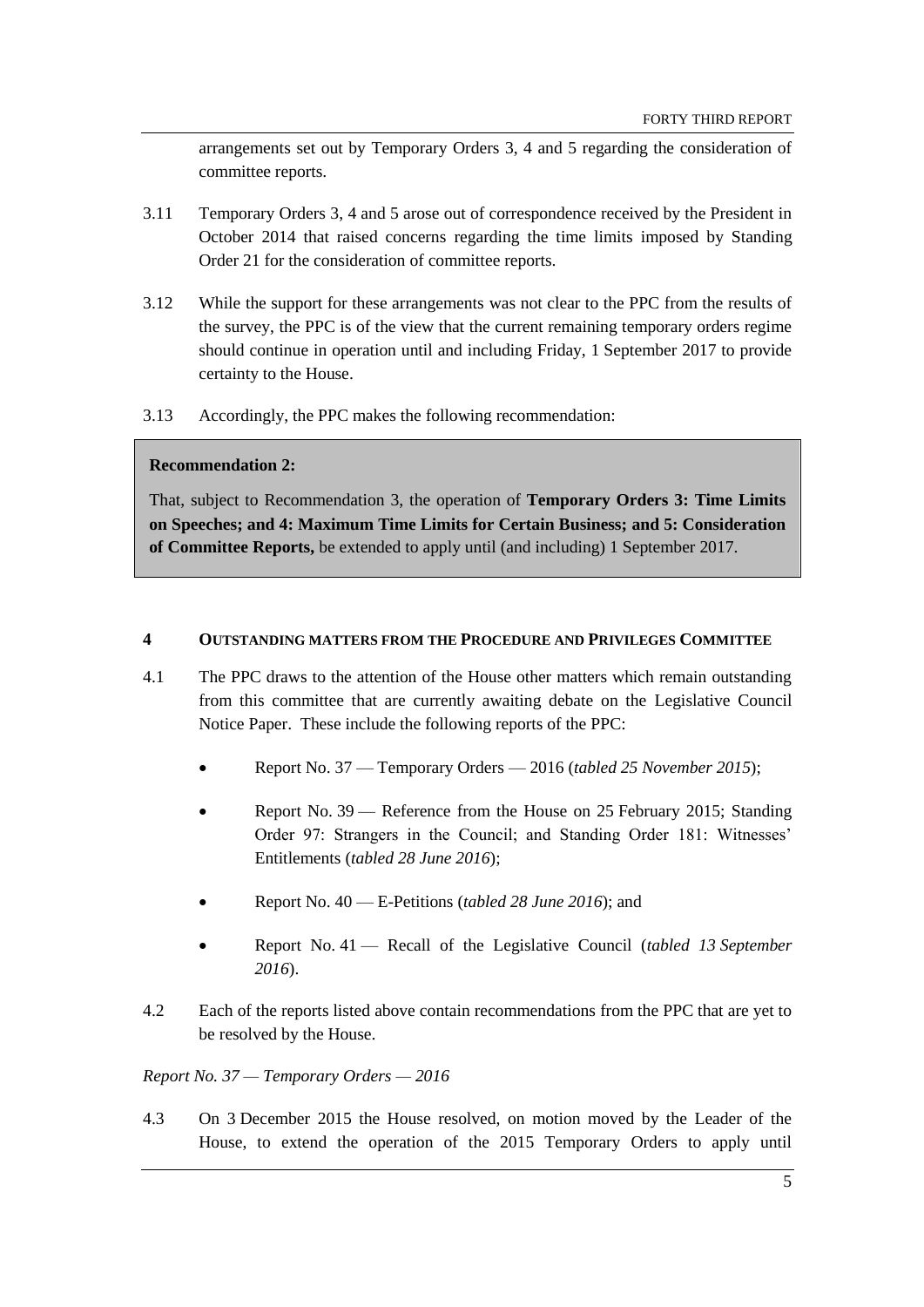31 December 2016. While the motion moved by the Leader of the House was consistent with, though independent from, Recommendation No. 1 contained in the PPC Report No. 37, the effect of the motion is that it left the two remaining recommendations from this report unresolved.

- 4.4 The two further recommendations contained in Report No. 37 proposed the trial of a change to the Temporary Orders relating to the speaking time-limits currently imposed on Consideration of Committee Reports, and the trial of a temporary amendment to Standing Order 190 to overcome a procedural obstacle which has caused confusion in the House when a related corollary motion that would not ordinarily require any substantive debate has been moved following the tabling of a committee report.
- 4.5 The PPC is keen to progress a trial of the speaking times on Consideration of Committee Reports being increased to unlimited periods of 10 minutes per Member, subject to a report losing its priority in the list (the rotational mechanism provided for by Temporary Order 5) after every 60 minutes of debate. This was an issue also raised in the Members' survey as a suggestion.
- 4.6 Accordingly the PPC repeats its Recommendation No. 2 in Report No. 37 as follows:

#### **Recommendation 3:**

That **Temporary Order 3** be amended as follows [insertion of new text in **red**] –

## **Consideration of Committee Reports**

**All Members unlimited periods of 10 minutes per report**

- 4.7 The PPC recommended<sup>2</sup> that these changes be trialled during the remainder of the 2016 sittings in order that the PPC and the House gauge their effectiveness in assisting these processes. It is disappointing that the trial of these recommendations have remained unresolved at this late stage in the 39<sup>th</sup> Parliament.
- 4.8 The PPC notes that if Recommendation 2 is adopted, this trial will continue to 1 September 2017.

**.** 

<sup>2</sup> *See* Standing Committee on Procedure and Privileges — Report No. 37 — Temporary Orders — 2016.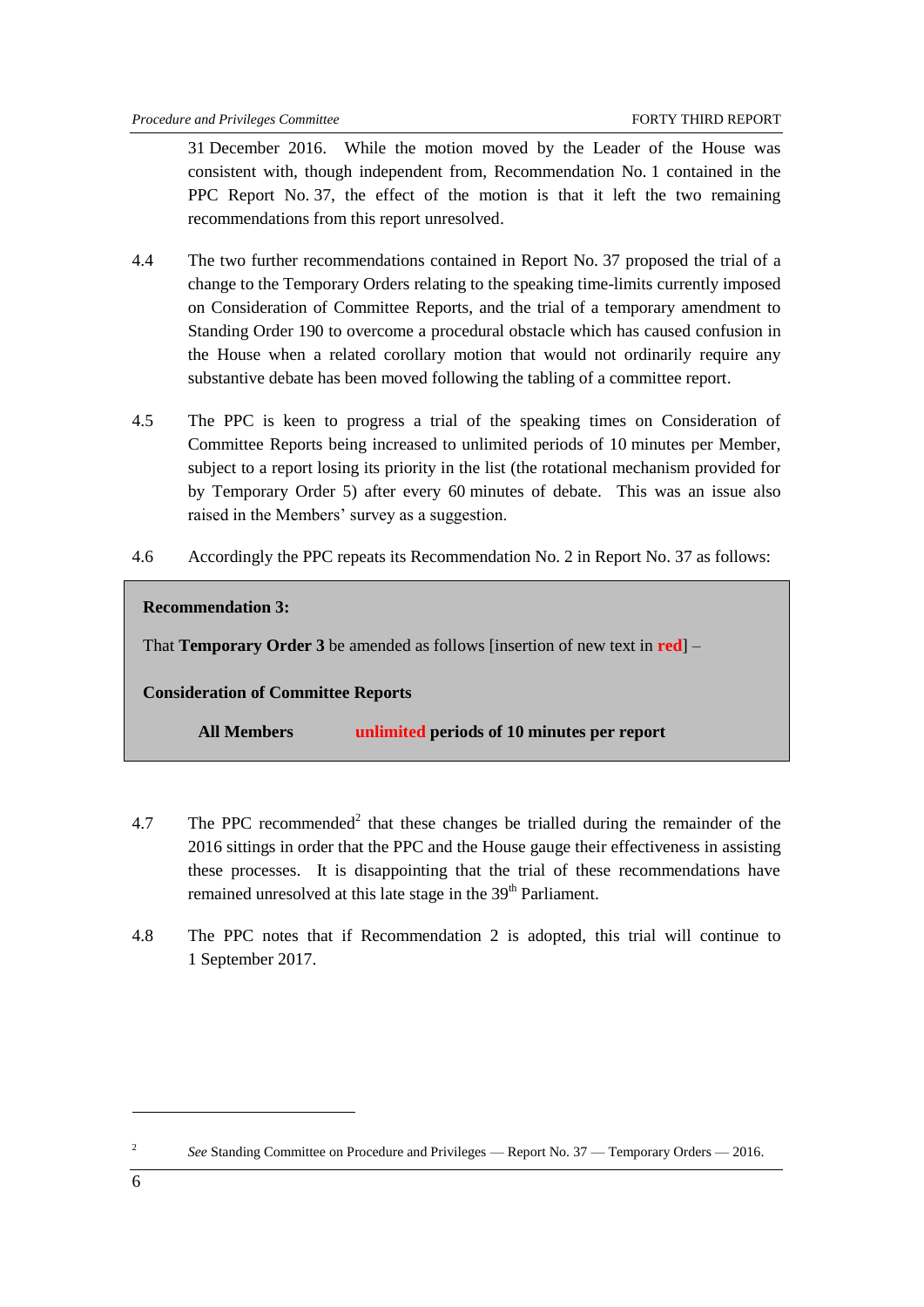<span id="page-10-0"></span>*Report No. 39 — Reference from the House on 25 February 2015; Standing Order 97: Strangers in the Council; and Standing Order 181: Witnesses' Entitlements*

- 4.9 PPC Report No. 39 deals with the referral from the House on 25 February 2015, and proposed amendments to Standing Orders 97 and 181.
- 4.10 The referral from the House on 25 February 2015 arose out of PPC Report No. 29 *Review of the Select Committee into the Appropriateness of Powers and Penalties for Breaches of Parliamentary Privilege and Contempts of Parliament*. The PPC's recommendation in relation to the referral from the House is intended to bring this matter to a close.
- 4.11 In relation to the proposed amendments to Standing Orders 97 and 181, the PPC notes that they are minor in nature, however, their adoption will assist or improve the orderly and proper transaction of business in the Council and its Committees.

#### <span id="page-10-1"></span>*Report No. 40 — E-Petitions*

- 4.12 PPC Report No. 40 proposes that the House adopt a further temporary order for the trial of an innovative procedure providing a modern avenue for the petitioning of the Parliament.
- 4.13 This report contains a recommendation from the PPC that the Legislative Council adopt a Temporary Order for an E-Petitions trial during 2017.

#### <span id="page-10-2"></span>*Report No. 41 — Recall of the Legislative Council*

- 4.14 In September 2016 the PPC considered a referral from the President in relation to the provisions for the recall of the Legislative Council. This referral arose as a result of the manner in which the Executive sought to circumvent the adjournment of the House and compel the Legislative Council to abridge its existing adjournment for the purpose of recalling the parliament to hold a joint sitting of the Council and Assembly to choose a person to hold the place of a Senator whose place had become vacant under section 15 of the *Commonwealth of Australia Constitution Act*.
- 4.15 This report contains a recommendation from the PPC that amends Standing Order 6 to provide an equivalent power to the President as that currently possessed by the Speaker of the Legislative Assembly that will eliminate any doubts regarding the privileges of the Legislative Council and alleviate these difficulties if similar circumstances arise in the future.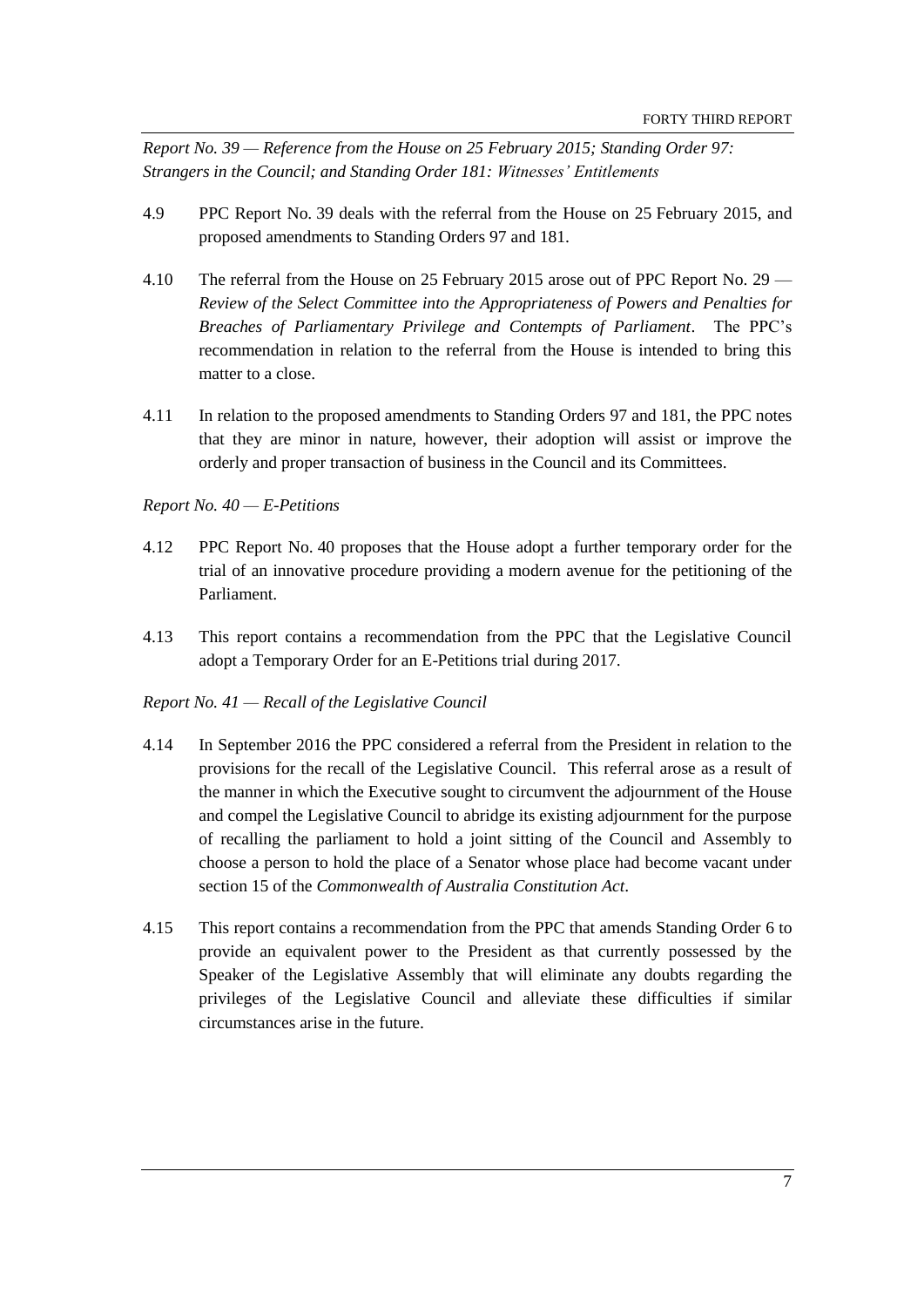### <span id="page-11-0"></span>**5 SUMMARY**

- 5.1 The PPC notes that there remains a limited number of weeks scheduled for the Legislative Council to sit during the 39<sup>th</sup> Parliament.
- 5.2 Given the four sitting weeks remaining for the 2016 calendar year and the approaching prorogation in anticipation of the State General Election in March 2017, the PPC is of the view that the House should decide these matters before the House adjourns at the end of the scheduled 2016 sittings in November.

**Hon. Barry House MLC Chair 13 October 2016**

**\_\_\_\_\_\_\_\_\_\_\_\_\_\_\_\_\_\_\_\_\_**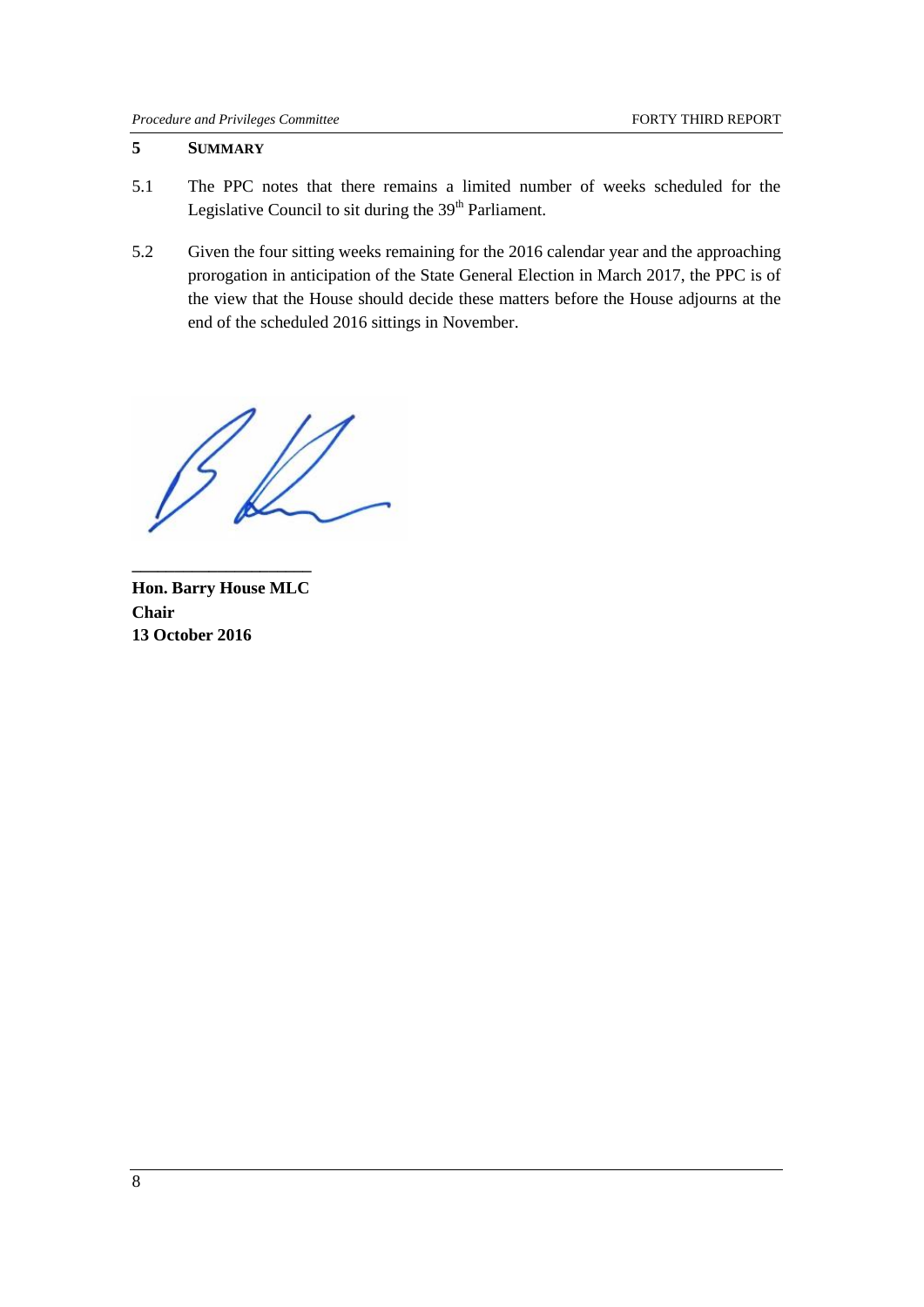## **APPENDIX 1**

| <b>TIMES</b>       | <b>TUESDAY</b>                  | <b>WEDNESDAY</b>                             | <b>THURSDAY</b>                  | <b>TIMES</b>     |
|--------------------|---------------------------------|----------------------------------------------|----------------------------------|------------------|
| 10.00am            |                                 |                                              | <b>HOUSE MEETS</b>               | 10.00am          |
| 10.15am            |                                 |                                              | <b>FORMAL BUSINESS *</b>         | 10.15am          |
| 10.15am            |                                 |                                              | <b>NON-GOVERNMENT BUSINESS</b>   | 10.15am          |
| 11.35am            |                                 |                                              | (80 minutes)                     | 11.35am          |
| 11.35am            |                                 |                                              | <b>PRIVATE MEMBERS' BUSINESS</b> | 11.35am          |
| 12:35pm            |                                 |                                              | (60 minutes)                     | 12.35pm          |
| 12.35pm            |                                 |                                              | <b>ORDERS OF THE DAY</b>         | 12.35pm          |
| 1.00 <sub>pm</sub> |                                 |                                              |                                  | 1.00pm           |
| 1.00 <sub>pm</sub> |                                 | <b>HOUSE MEETS</b>                           |                                  | 1.00pm           |
| 1.15pm             |                                 | <b>FORMAL BUSINESS *</b>                     | <b>LUNCH</b>                     | 1.15pm           |
| 1.15pm             |                                 |                                              |                                  | 1.15pm           |
| 2.00pm             |                                 |                                              |                                  | 2.00pm           |
| 2.00 <sub>pm</sub> | <b>HOUSE MEETS</b>              | <b>MOTIONS ON NOTICE</b>                     |                                  | 2.00pm           |
| 2.15pm             | <b>FORMAL BUSINESS *</b>        | (120 minutes)                                |                                  | 2.15pm           |
| 2.15pm             |                                 |                                              |                                  | 2.15pm           |
| 3.15pm             |                                 |                                              | <b>ORDERS OF THE DAY</b>         | 3.15pm           |
| 3.15pm             |                                 | <b>CONSIDERATION OF</b>                      |                                  | 3.15pm           |
| 4.15pm             | <b>ORDERS OF THE DAY</b>        | <b>COMMITTEE REPORTS</b><br>$(60$ minutes) ¥ |                                  | 4.15pm           |
|                    |                                 |                                              |                                  |                  |
| 4.15pm             |                                 | <b>AFTERNOON TEA</b>                         | <b>AFTERNOON TEA</b>             | 4.15pm           |
| 4.30pm             |                                 |                                              |                                  | 4.30pm           |
| 4.30pm<br>5.00pm   | <b>QUESTIONS WITHOUT NOTICE</b> | <b>QUESTIONS WITHOUT NOTICE</b>              | <b>QUESTIONS WITHOUT NOTICE</b>  | 4.30pm<br>5.00pm |
| 5.00pm             |                                 |                                              |                                  | 5.00pm           |
| 5.20pm             |                                 |                                              | <b>ORDERS OF THE DAY +</b>       | 5.20pm           |
| 5.20pm             | <b>ORDERS OF THE DAY</b>        |                                              |                                  | 5.20pm           |
| 6.00pm             |                                 | <b>ORDERS OF THE DAY +</b>                   | MEMBERS' STATEMENTS Δ            | 6.00pm           |
| 6.00pm             |                                 |                                              |                                  | 6.00pm           |
| 6.20pm             |                                 |                                              |                                  | 6.20pm           |
| 6.20pm             | <b>DINNER</b>                   | MEMBERS' STATEMENTS Δ                        |                                  | 6.20pm           |
| 7.00pm             |                                 |                                              |                                  | 7.00pm           |
| 7.00pm             |                                 |                                              |                                  | 7.00pm           |
| 7.30pm             |                                 |                                              |                                  | 7.30pm           |
| 7.30pm             | <b>ORDERS OF THE DAY +</b>      |                                              |                                  | 7.30pm           |
| 9.45pm             |                                 |                                              |                                  | 9.45pm           |
| 9.45pm             | MEMBERS' STATEMENTS Δ           |                                              |                                  | 9.45pm           |
| 10.25pm            |                                 |                                              |                                  | 10.25pm          |

#### <span id="page-12-1"></span><span id="page-12-0"></span>**1 ORDER OF BUSINESS ON A SITTING DAY (WITHOUT AFTERNOON TEA ON TUESDAY)**

**Note: Time periods above are not to scale, and many times are estimates only [see below].**

- **\* Formal Business** is: prayers, condolence motions, reporting of Governor's messages, presentation of petitions, statements by Ministers and Parliamentary Secretaries, presentation of papers for tabling, giving notices of questions, giving notices of motions to introduce Bills, giving notices of motions to disallow statutory instruments, giving notices of motions, and motions without notice (see SO 14). **No maximum time is set for Formal Business - the House proceeds to other business after Formal Business has concluded.**
- **¥** When the 60 minutes allocated for Consideration of Committee Reports concludes prior to 4.15pm (afternoon tea), Orders of the Day will commence at that time.
- When in Committee of the Whole House immediately prior to the time for Members' Statements to commence, debate will be interrupted shortly prior to the assigned time to allow for reporting to the Council.
- $\triangle$  Members' Statements may be extended by an additional 10 minutes, and Assembly Messages may be taken after Members' Statements, pursuant to Standing Order 5(5).